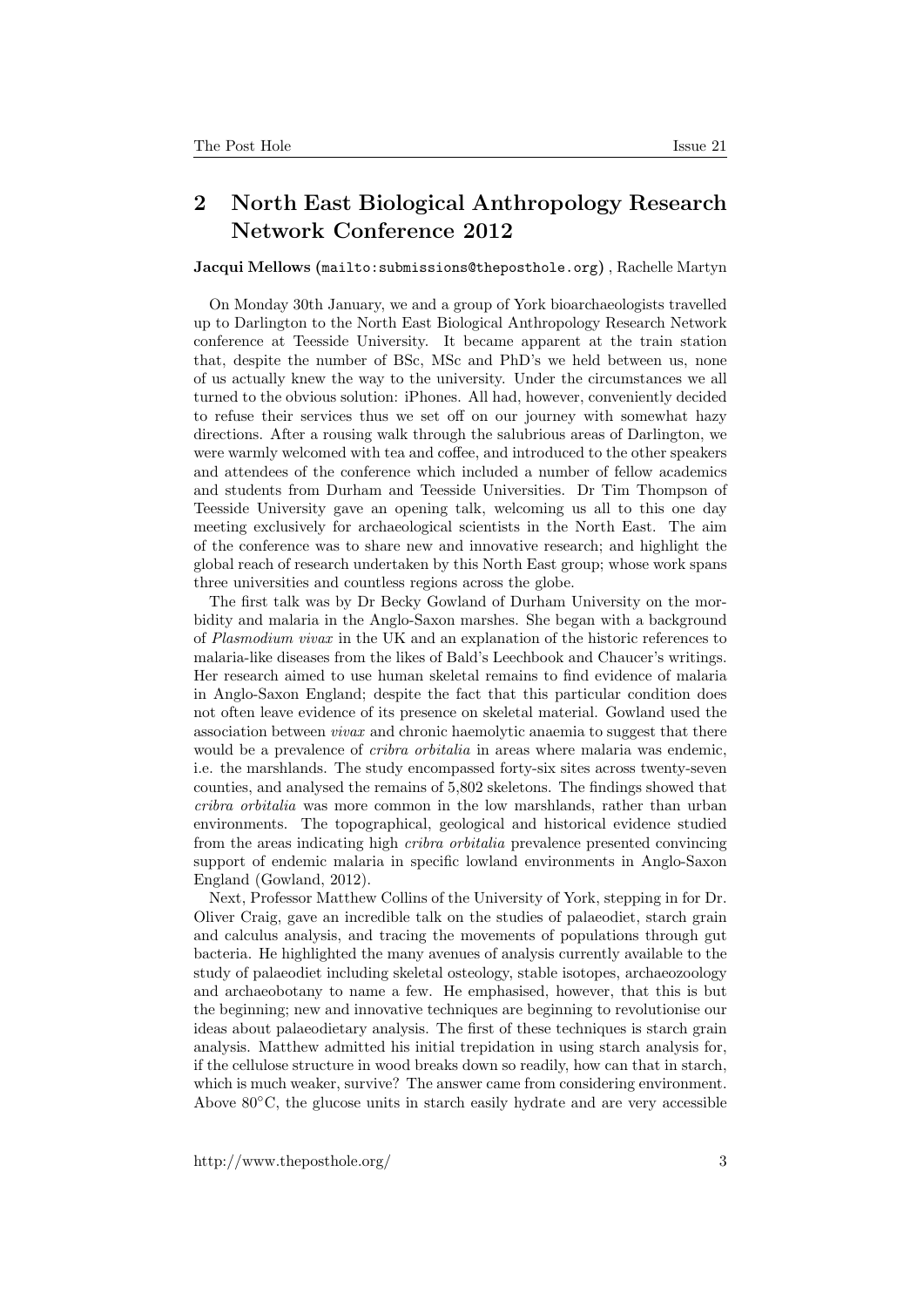to enzyme digestion (relative to their chain structure). Once water infiltrates the starch structure, enzymes have access and begin to break the starch down at a fairly constant rate. Below 80◦C, however, the granules are much harder to infiltrate and thus to hydrate and gelatinise. Preserved starch grains, often found as residues on pottery and in dental calculus, are a new and exciting way of ascertaining past diet (Collins, 2012).

In conjunction with this, Matthew also stressed the importance of calculus. Not merely a home for starch grains, it also contains a wealth of biomolecular markers which all represent components of ancient diet. Bacterial DNA and gut flora all flourish in the nourishing, warm environment of our mouths. Their residue, like starch, can also be analysed. *Helicobacter Pylori*, a stomach bacteria associated with stomach ulcers, has been subjected to an innovative study using proteomics and DNA analysis; tracking its development and spread within past populations, allowing experts to infer geographic and migratory pathways of movement. Matthew presented a versatile and engaging overview of several of the most recent and exciting innovations in bioarchaeological analysis. There is no denying we all finished the talk feeling somewhat more intimate with the ecology of our mouths! (Collins, 2012)

After a coffee break, Dr. Kieran McNulty of the University of Minnesota, currently a Leverhulme fellow of Durham University, discussed his on-going research at Rusinga Island. He outlined the vast amount of fossilised hominids, dating 18-20ma, found on the island due to the deep sediments created by the frequently erupting volcano less than 1km away. Previous research from the 1940s and 1950s collated approximately eighty-five species of mammal. More recently there have been around 700 new fossil species discovered, including fifty new primate species, highlighting the importance of this island for the study of the Miocene and human evolution. McNulty touched upon a new area of Rusinga Island, R3, where the project has been surveying a palaeosol. Experts have identified a fossilised interconnecting root system in the short stratigraphy, along with fossil trees dating 18ma. At least four species of *Dendropithecus* have been identified around the trees, showing catarrhines were living in forest areas. This exciting research area is giving a huge insight into very early hominids and their environment during the Miocene, including the remarkable fact that both flora and fauna were able to survive the harsh volcanic conditions nearby (McNulty, 2012).

This was followed by the University of York's Professor Michael Hofreiter who presented an overview of his recent research paper; written with Professor Terry O'Connor of the University of York, and others, on the domestication of horses and how this can be seen through the genetic phenotype of colour. He highlighted how domestic horse species show more variation from human selective breeding programmes, thus we should be able to see the beginnings of domestication with a change in phenotype variation. Pleistocene horses are a very uniform bay species, but by 5,000 years ago they became much more varied with bay, black, grey and white species. However, spotted horses were being depicted in Pleistocene cave paintings 25,000 years ago, suggesting phenotype variation pre-domestication. Hofreiter explained that despite the large variation of contemporary horse phenotypes, all are identical in their Y-chromosome and this was not lost in early horse domestication. Wild mares were perhaps easier to domesticate and this could be what caused the diversity in horse species when added to the breeding pool (Hofreiter, 2012).

http://www.theposthole.org/ 4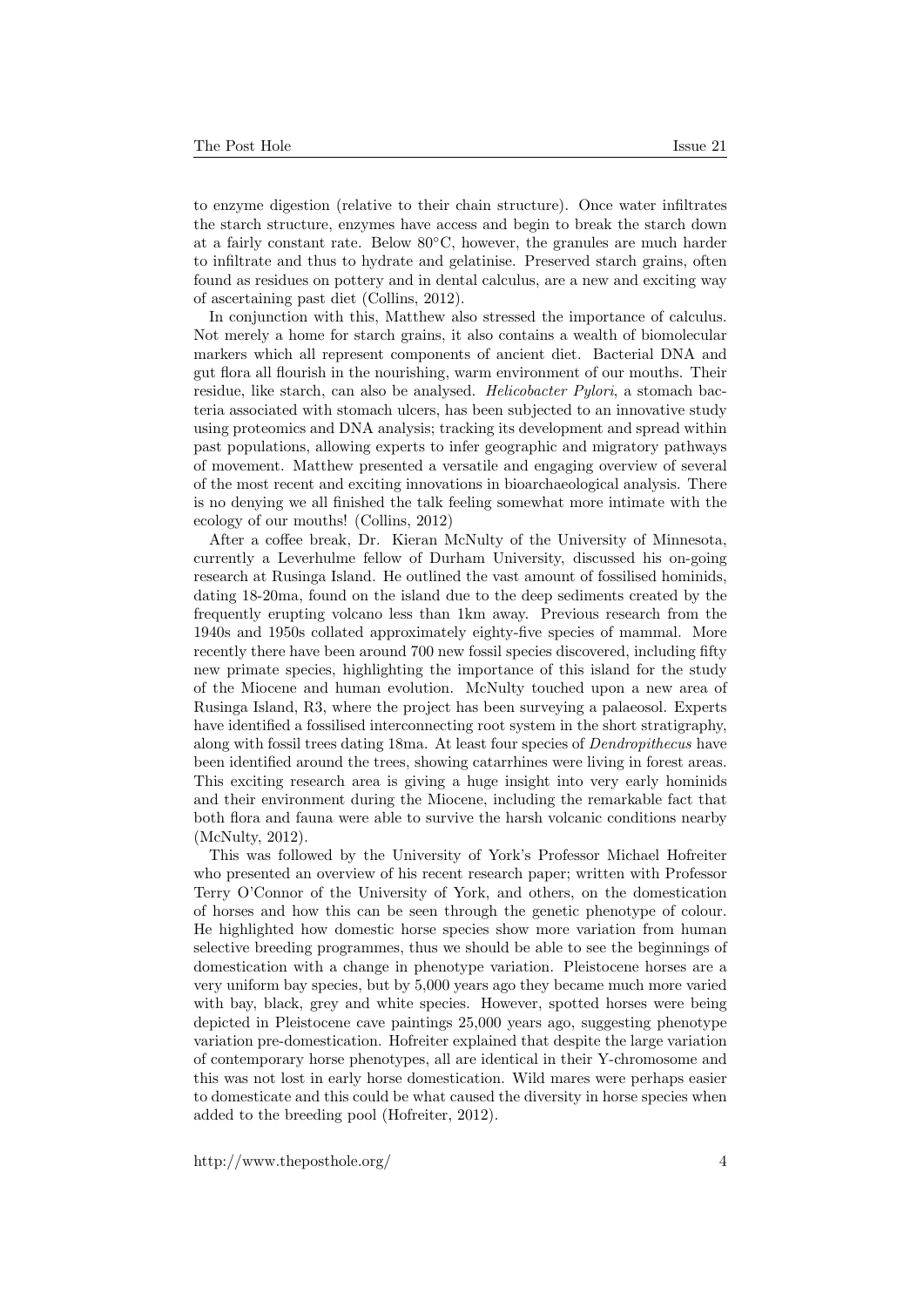A short panel session chaired by Dr. Gillian Taylor of Teesside University allowed the audience to put their questions to the first four speakers before breaking for lunch. Here we had the opportunity to mingle with other students and academics.

The afternoon session resumed with Teesside PhD student Claudia Garrido-Varas talking about her research in bilateral asymmetry and sexual dimorphism, and how this is used to pair up bones in the context of mass graves. She gave an example of how she had done this using the humerus in a modern Chilean population. The humerus is diverse and can be used to age, sex and determine the stature in individuals. Garrido-Varas explained how she measured the maximum length, the vertical diameter of the head and the width of the distal end which show differences between males and females and are all population specific. The lengths surprisingly showed the right side was always slightly longer than the left, but it would be hard to match pairs based on this alone. Instead, she used geometric morphometrics to scale and find the best fit for bone shapes. Procrustes superimposition determined if the bones were roughly the same shape and belonged to the same individual (Garrido-Varas, 2012).

Dr. Janet Montgomery of Durham University discussed her research as part of the Beaker People Project, with an isotopic study of burials in Britain. Her aim was "to reassess the dates, osteology, diet and mobility of 250 burials in Britain and to interpret the context of current theory and material culture". The 250 individuals were investigated using strontium (Sr) and oxygen (O) isotopes on the 2nd molar to assess mobility, and carbon  $(C)$ , nitrogen  $(N)$  and sulphur  $(S)$ on root dentine to assess diet. However, Montgomery explains how her results were extremely un-diagnostic. The Sr results were mostly  $\langle 0.710 \text{ which is}$ expected for any geological location in the UK. Likewise, the C and N values were all in a tight cluster suggesting a very uniform diet across the UK. The O results appeared to be normally distributed with a very large range. One interesting point was when the burials were plotted onto a geological map. Montgomery was quite surprised to find that most of the burials appeared to be on the border of the same two types of geology. Montgomery's research highlighted the uses of isotopic analysis but how it can also be very un-diagnostic. The Sr results, for example, could suggest an individual originated from a band of geology in Scandinavia, but very similar results will also put that person in an area of the UK (Montgomery, 2012).

The final talk was by Durham University PhD student Julie Peacock whose research is aiming to prove through British skeletal remains the presence of disability and traumatic brain injury after sustaining head injury. Understandably not every head wound would result in a brain injury, but her ongoing research is looking at individuals from London, Norwich and York to try and determine secondary symptoms, such as disabilities and co-morbidity, that might be a result of a previous head wound and subsequent brain injury. These might appear as defects on the C3 and C4 vertebrae, osteophytes on the T4-T8 vertebrae and scoliosis associated with gait problems (Peacock, 2012).

The day was rounded up with a second panel also chaired by Dr. Gillian Taylor to put questions to the final three speakers, followed by some closing words from Dr. Tim Thompson. The conference was well structured and presented a wide range of exciting and interesting research fields. It was a great opportunity to learn first-hand about the new areas of bioarchaeological